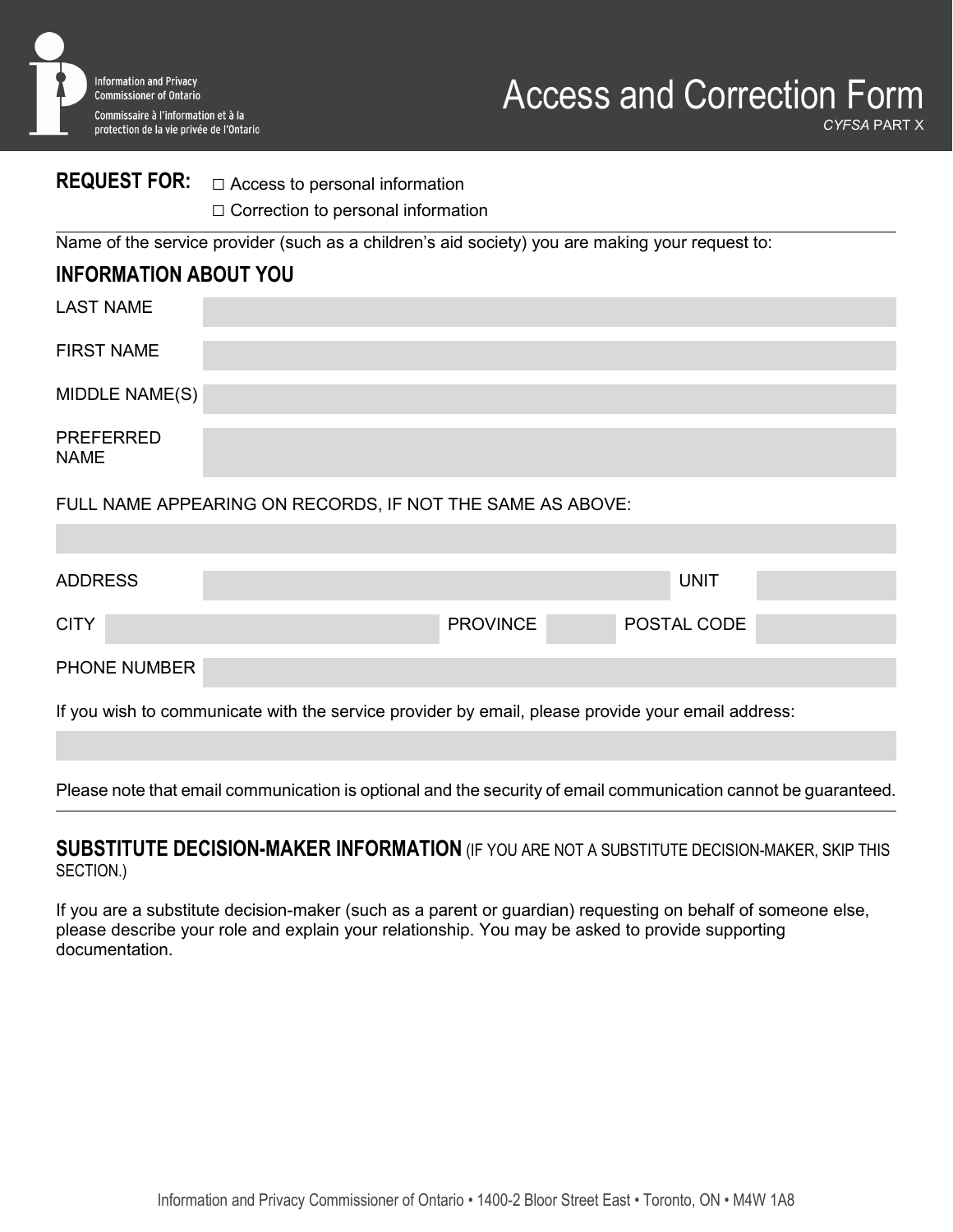

# **INFORMATION ABOUT YOUR ACCESS REQUEST** (IF YOU ARE ONLY SEEKING CORRECTION TO YOUR

PERSONAL INFORMATION, SKIP THIS SECTION.)

Please provide a detailed description of the personal information you are requesting and details that will assist in locating this information (such as dates, names of staff, etc.).

# **WOULD YOU PREFER TO:** □ Examine the original record

- $\square$  Receive a paper copy of the record
- $\Box$  Receive an electronic copy of the record

The service provider must respond in writing to your access request within 30 calendar days. You have a right to make a complaint about that decision to the Information and Privacy Commissioner of Ontario.

## **INFORMATION ABOUT YOUR CORRECTION REQUEST**

Please provide a detailed description of the record(s) of personal information you would like corrected and explain why the record(s) is inaccurate or incomplete. Please include any information that will be needed to correct your personal information.